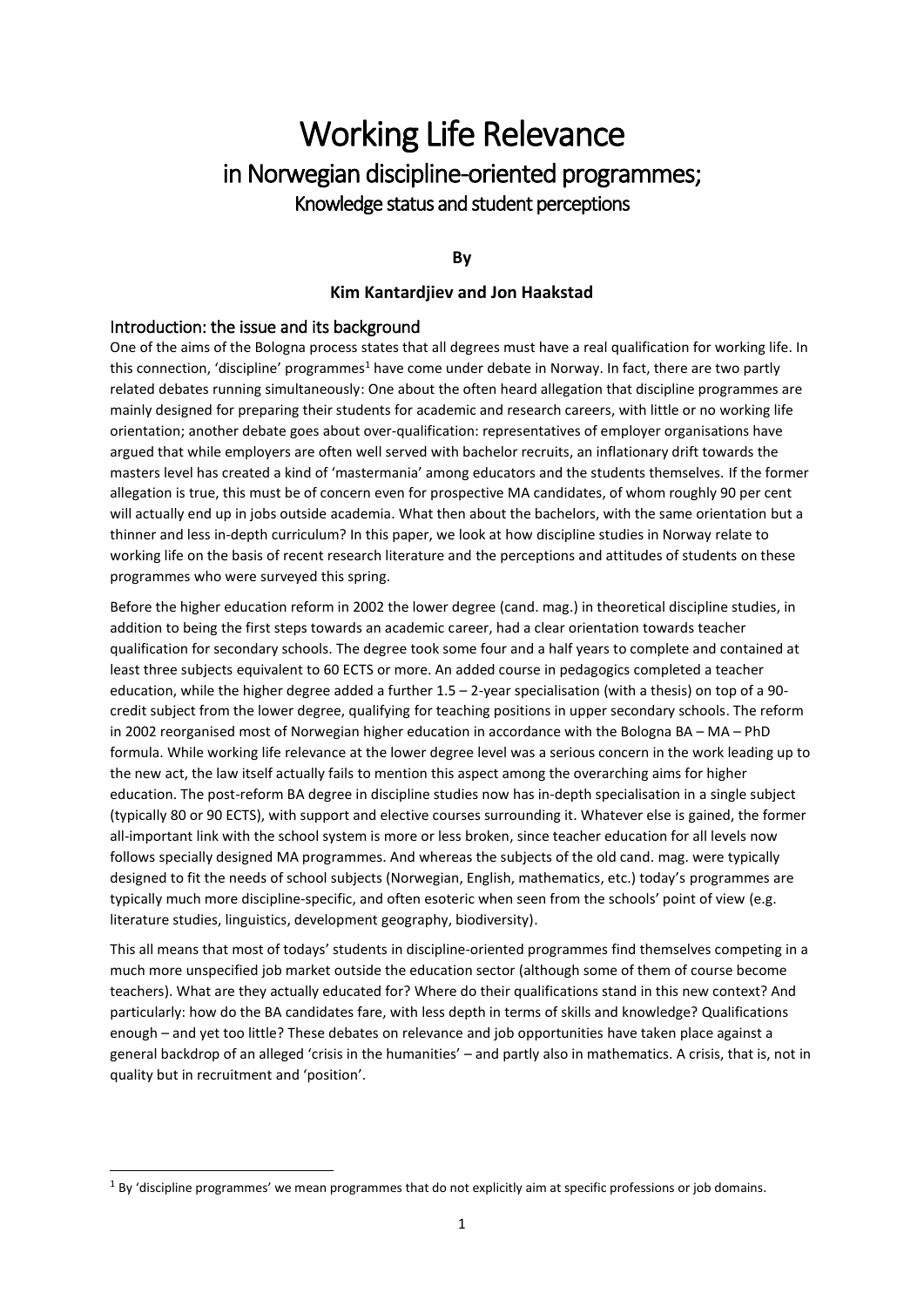# Current knowledge status

Working life relevance in Norwegian higher education was for a long time a neglected topic, with the exception of NIFU's long-running MA candidate survey. During the last decade, however, some studies and evaluation projects have shed more light on the issue, including the position of the discipline-based programmes. Last year NOKUT produced a report (Kantardjiev and Haakstad, 2015) that also summed up the findings of recent literature. Most of the information was obtained from reports by OECD (2009), Rambøll Management Consulting (2007), FAFO/NIFU-STEP (2008), NIFU (2016) and NOKUT (2010; 2011; 2012, 2015), including NOKUT's annual (since 2013) National Student Survey<sup>2</sup>. Some of these reports also record interviews with HE teachers and employers and presents some information that was obtained from a scan of NOKUT's quality assurance reports.

Judging from these sources, the overall situation seems far from bleak. OECD's latest report on Norway (OECD, 2009) mentions the good correspondence that exists between education and the job market, although improving 'the system's responsiveness to the needs of society and the economy' is also recommended in the conclusion. In surveys among teachers and students, working life relevance typically comes out positively. HE teachers are generally very content with this aspect of their provision, and their students even more so: In the different student surveys (e.g. *Studiebarometeret*, 2015) working life relevance is actually among the quality aspects with the highest scores. Even students on discipline programmes express satisfaction – or optimism – when assessing the working life relevance of their own programme. Admittedly, they return slightly lower scores than the average, but still clearly above a middle 'satisfaction' value.

Seen against the realities of candidate success in the job market, these perceptions are rather optimistic but not wildly so. According to the latest national MA candidate survey (NIFU, 2016), unemployment for MA candidates six months after graduation rose in 2015 for the third consecutive year to reach 8.7 per cent. Among those who had found jobs, the percentage of candidates who defined themselves as 'mismatched' <sup>3</sup> also rose for all sub-categories to a total of 14.3 per cent. Inside the 'mismatched' category 44 per cent report that they are over-qualified in terms of the level of their degree (e.g. a BA degree is normally sufficient qualification for the job). The latter figure may indicate that we do educate too many MA candidates, but this may still not be the case: for one thing, the figure tends to drop considerably during the first few years after graduation and, secondly, the share of over-qualified masters does little more than mirror the general situation in the labour market and has in fact not increased at all since 2003 in spite of a doubling in the number of candidates. It may well be that oil-recession economics is beginning to bite and that the rise is a part of a general tendency. On the whole, the job market seems to absorb masters reasonably well, which to some extent contradicts the 'mastermania' theory. But one has to bear in mind that this picture tells little about the 'real' working life relevance of the programmes. Employers recruit in a market of supply and demand and have to hire from what is supplied.

What then about our 'discipline' candidates? The three categories 'humanists', 'social scientists' and 'natural scientists' have markedly higher percentages of candidates than any other group outside full and relevant employment six months after graduation. While the percentage for all candidates is 23, the figures for humanists, social scientists and natural scientists are 33.1, 31.3 and 27.2 respectively. Natural scientists have the highest unemployment rate after six months with 14.3 per cent against an average of 8.7, and candidates in the social sciences and humanities are also above the average with 11.2 and 9.7 per cent respectively. More significantly, perhaps, there are many more over-qualified individuals among the humanists and social scientists, and more people who work less than full time, than in any other group. The differences may not be dramatic, making it fair to conclude that even 'discipline' masters on the whole adapt rather well to the labour market, given their extra challenge of not having a clearly defined job sector. On the other hand, when seen against the developments over the last years, such an interpretation cannot be described as anything but defensive.

<sup>2</sup> [www.studentbarometeret.nokut.no](http://www.studentbarometeret.nokut.no/)

<sup>&</sup>lt;sup>3</sup> 'Mismatched' here covers 'overqualified for job', 'qualification irrelevant for job' and (unwilling) 'part-time employment'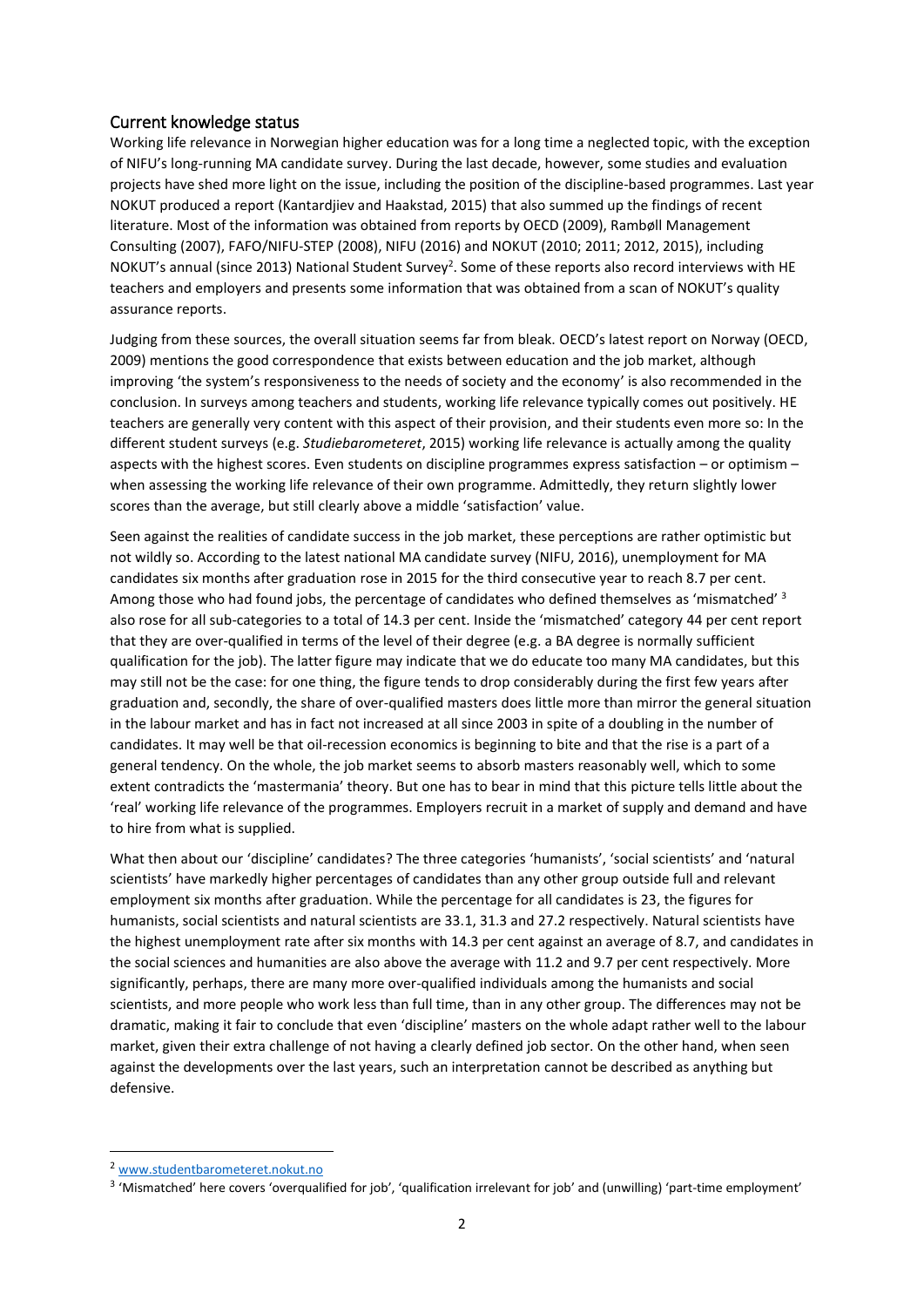After 2011, when a formulation requiring 'academic' or 'discipline'<sup>4</sup> relevance was first included in the accreditation standard, discipline programme providers may use this term to argue that the qualification of *all* MA candidates has working life relevance based on the general competence they acquire: generic skills and knowledge and experience with in-depth specialisation work that will always have transfer value outside the narrow discipline domain. This assessment is by and large underwritten by employers' representatives in interviews (NOKUT, 2015). But the standard's guidelines also suggest that a programme should have external contacts and information sources that can provide feedback from employers and provide more exact information about the candidates' job destinations. The few recent studies that we have indicate that such contacts and information sources are still weakly developed by most 'discipline' programme communities. The vague and wide working life orientation results in a relative lack of collaboration or fixed contact points outside academia for 'discipline' academic communities, as is demonstrated by Rambøll (2007) and NOKUT (2015), but also that there is an increasing sense of urgency concerning studies' working life relevance.

So far no large-scale candidate survey for bachelors has been conducted in Norway. The success, or otherwise, of BA candidates in the labour market must therefore be estimated from incomplete sources. The best information is provided by two large local studies, conducted fairly recently by the University and Oslo (UiO, 2014) and the University of Bergen (UiB, 2011). The two studies confirm the general tendencies concerning the match between education and employment that we see in the NIFU study. Candidates from discipline programmes do reasonably well, but still have the highest scores for unemployment, part-time employment or 'mismatch'. The pattern is fairly consistent: In the short term natural science candidates do better than social scientists, who in turn do better than humanities candidates. But all groups improve with time, and natural scientists clearly more than the other two groups. Equally consistent is the pattern that BA candidates have bigger problems than MA candidates in finding matching jobs, with 39 per cent of humanities bachelors reporting dissatisfaction one year after graduation in the Oslo study (UiO, 2014). According to the Bergen study, 20 per cent of all humanities candidates were 'mismatched' two years after graduation (UiB, 2011, pp. 72-3).

It is interesting to note that a large proportion of *both* BA and MA candidates express that their current (first) jobs do not actually require their level of education. In the Oslo study 45 per cent of MA candidates say that their jobs could equally well be carried out by people with a BA qualification, while 34 per cent of humanities bachelors do not think that their qualification is really needed for their jobs (UiO, 2014, pp. 38-9). To some extent it may seem as if 'over-qualified' masters take the jobs that bachelors should have had, and that bachelors may have to lower their ambitions accordingly. This finds an echo in employer attitudes, as reported in the Bergen study: most employers make clear distinctions between jobs at MA or BA level, but still tend to recruit MA candidates in the BA segment, when these are available.

# The survey: students' perceptions of programme relevance and job opportunities

**T**he survey was conducted in June 2016 among masters and bachelor students in discipline programmes in the 'softer' subject areas, among these languages and literature, ethics/philosophy, regional and cultural studies, media and information, theology/religion, history and management/administration. The survey is the first leg in a series that will include similar surveys to HE teachers and representatives of working life later in 2016/17.The survey went out to 496 students in 7 universities, 7 state university colleges and 7 private university colleges, representing a total of 117 programmes with student numbers ranging from 1 to 35. 54 of these were MA programmes, with altogether 214 students. The response rate was 38.

In the three first sets of questions the students were asked to make assessments on a five-point scale (1= hardly at all; 5= to a very large extent). The first set is about the **learning outcomes** from the programme they are following. Questions and answers were as follows:

To what extent do you think that:

<sup>4</sup> The term in Norwegian ('*faglig relevans*') is as difficult to translate precisely as it is vague!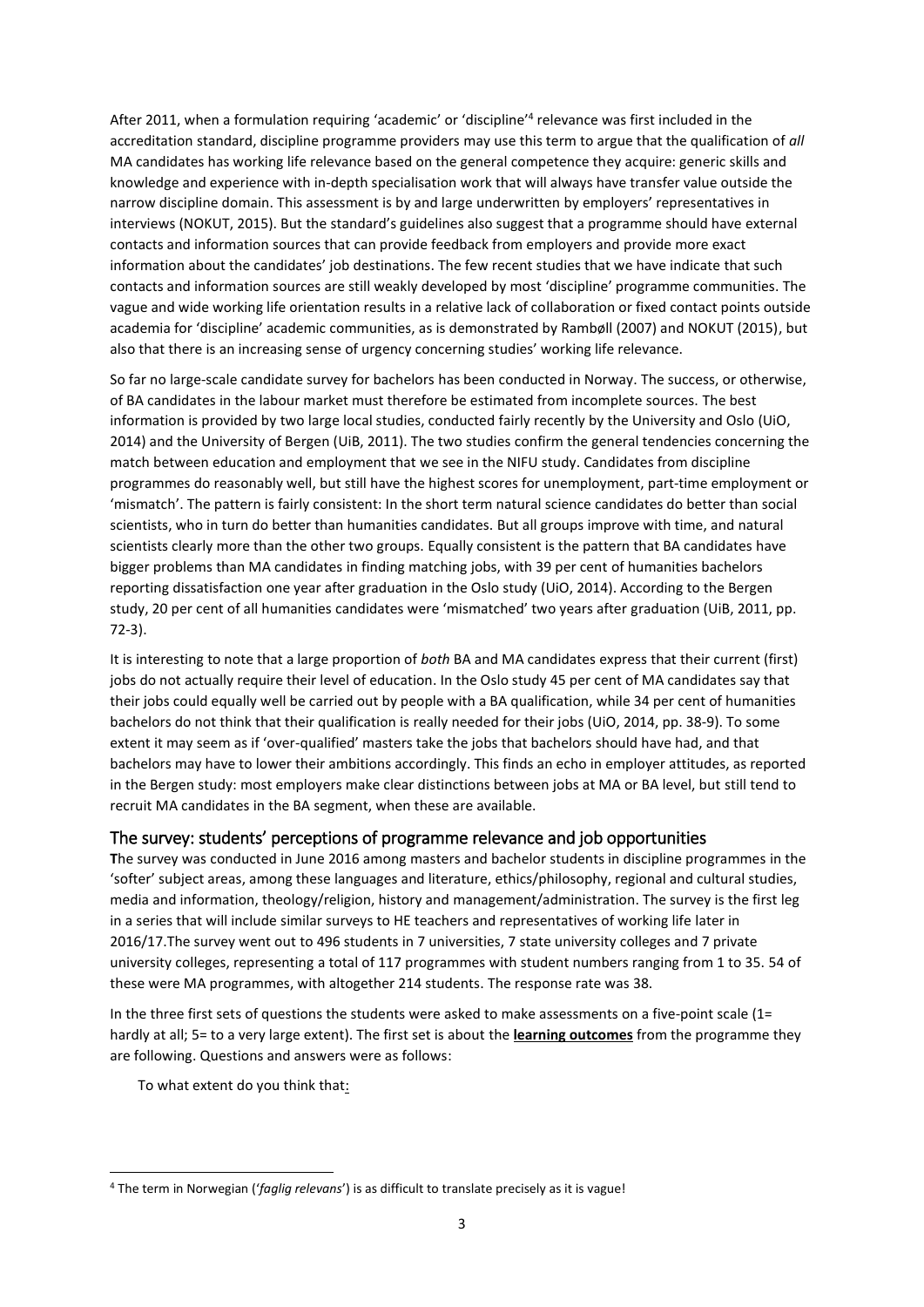the academic content of your study programme makes it a relevant qualification for working life?

| I hvilken grad mener du at - det<br>FAGLIGE innholdet i ditt studieprogram |       |                                                               |     |     |      | 291 |
|----------------------------------------------------------------------------|-------|---------------------------------------------------------------|-----|-----|------|-----|
| gjør det til en relevant utdanning f                                       |       |                                                               |     |     |      |     |
|                                                                            | $0\%$ | 25%                                                           | 50% | 75% | 100% |     |
|                                                                            |       | I liten grad (1) 2 3 4 1 stor grad (5) Vet ikke/ikke relevant |     |     |      |     |

 the generic skills that you develop in your study programme make it a relevant qualification for working life?

| I hvilken grad mener du at -  de<br>generelle ferdighetene du opparbeider deg<br>i ditt studieprogram gjør det til en releva [ |                                                               |  |     |     |     |      | 291 |
|--------------------------------------------------------------------------------------------------------------------------------|---------------------------------------------------------------|--|-----|-----|-----|------|-----|
|                                                                                                                                | 0%                                                            |  | 25% | 50% | 75% | 100% |     |
|                                                                                                                                | I liten grad (1) 2 3 4 I stor grad (5) Vet ikke/ikke relevant |  |     |     |     |      |     |

 you are acquiring knowledge and skills in your study programme that you would not acquire in working life – and that are important for your working career?

| I hvilken grad mener du at -  du lærer [<br>ting i studiet som er viktige for<br>arbeidslivet, og som du vanskelig kun |                                                               |  |     |     | 33 |     |  |      | 287 |
|------------------------------------------------------------------------------------------------------------------------|---------------------------------------------------------------|--|-----|-----|----|-----|--|------|-----|
|                                                                                                                        | $0\%$                                                         |  | 25% | 50% |    | 75% |  | 100% |     |
|                                                                                                                        | I liten grad (1) 2 3 4 I stor grad (5) Vet ikke/ikke relevant |  |     |     |    |     |  |      |     |

you are learning too many things that will never come to use in working life?

| I hvilken grad mener du at -  du lærer<br>for mange ting som aldri kommer til nytte<br>i arbeidslivet? |                                                               |     |     |     |      |     |  |  |  |
|--------------------------------------------------------------------------------------------------------|---------------------------------------------------------------|-----|-----|-----|------|-----|--|--|--|
|                                                                                                        | $10 -$                                                        |     |     |     | -61  | 290 |  |  |  |
|                                                                                                        |                                                               |     |     |     |      |     |  |  |  |
|                                                                                                        | $0\%$                                                         | 25% | 50% | 75% | 100% |     |  |  |  |
|                                                                                                        | I liten grad (1) 2 3 4 I stor grad (5) Vet ikke/ikke relevant |     |     |     |      |     |  |  |  |

your study programme only aims at further studies, without any orientation towards working life?

|                                                                           | I liten grad (1) 2 3 4 I stor grad (5) Vet ikke/ikke relevant |  |     |     |     |      |  |
|---------------------------------------------------------------------------|---------------------------------------------------------------|--|-----|-----|-----|------|--|
|                                                                           | $0\%$                                                         |  | 25% | 50% | 75% | 100% |  |
|                                                                           |                                                               |  |     |     |     |      |  |
| studieprogrammet ditt bare sikter mot                                     |                                                               |  |     |     |     | 291  |  |
| I hvilken grad mener du at -<br>videre studier, uten tydelig innretning m |                                                               |  |     |     |     |      |  |

The first thing to notice here is that the students are overwhelmingly positive in their assessment of the working life relevance of *both* the academic content and the generic skills they acquire, with some 70 percent answering 4 or 5. This compares well with answers to a different question, where 50 per cent express that it is not the BA – MA difference that decides the working-life relevance of a programme, but its content (against 25 per cent disagreeing); equally positive is the assessment of relevant and important learning that only education can provide, although there are also some 30 per cent who find that there is too much that will never come to use in job careers. But when asked directly if they think that the programme has little or no orientation towards working life, a clear majority in fact answer yes. The students seem to think that that their programme has great value for working life, but that this comes about without any explicit orientation on the part of the provider.

In the next set of questions the students were asked to indicate what they think might **improve the working life relevance of their programmes**. Questions and answers were as follows: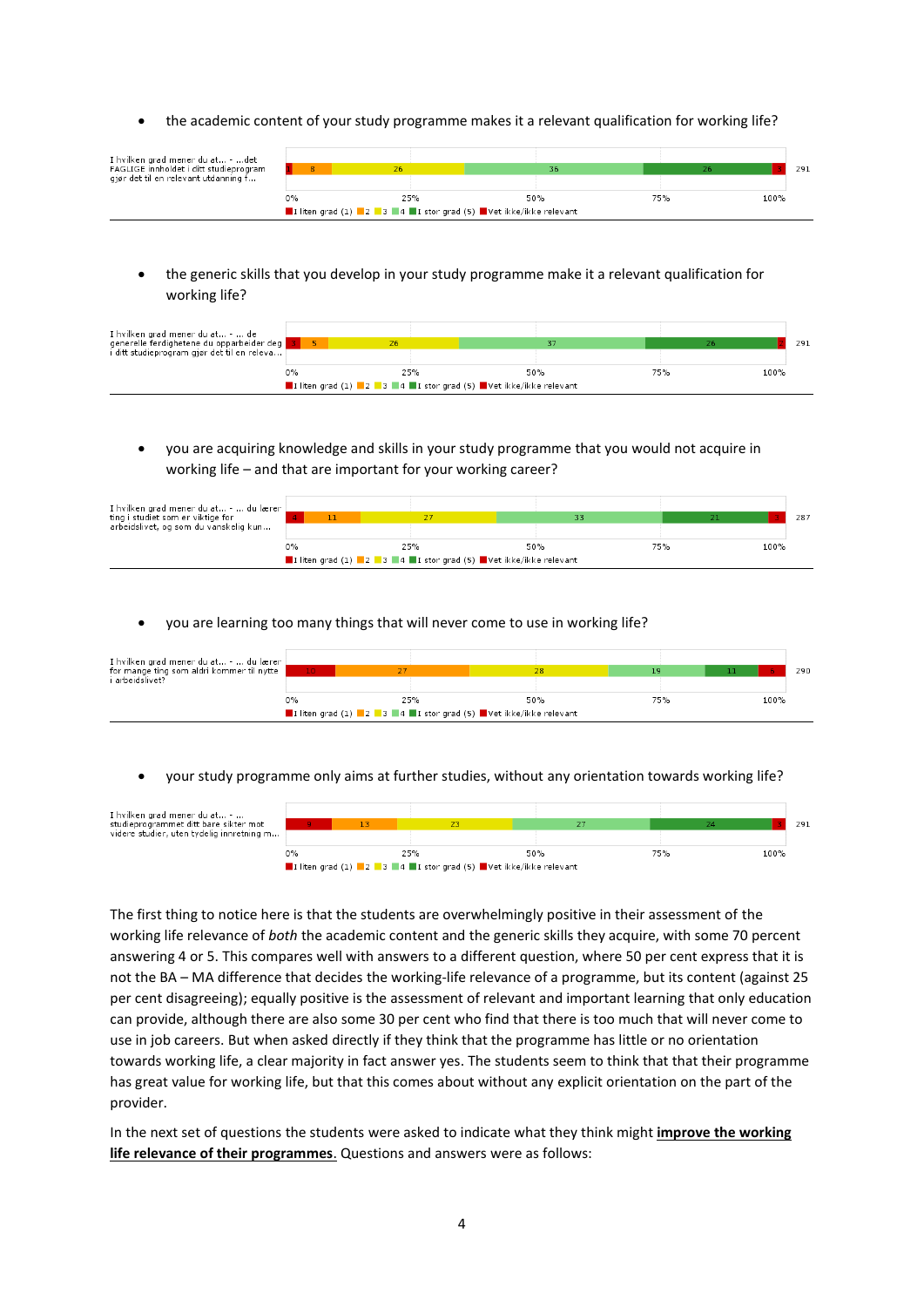If you could change your programme in order to make it more oriented towards working life, would you then have:

made the programme thematically broader?



#### given more space to elective courses?

Hvis du skulle endre studiet i mer<br>arbeidslivsrelevant retning, ville du da<br>hatt... - ... mer valgfrihet i studiet?



#### made the programme more thematically narrow and specialised?



#### increased the thematic coherence of the programme?

Hvis du skulle endre studiet i mer<br>arbeidslivsrelevant retning, ville d<br>hatt... - ... større innholdsmess... . . . . . .<br>ville\_du\_da



The respondents' insecure attitude to these questions is revealed by the fact that their answers are very positive to all of the changes that are indicated, although to some extent they imply directly contradictory strategies. The students think that both more breadth and more specialisation, both more electives and more coherence, would enhance working life relevance. What the answers first of all indicate, and particularly when seen in connection with answers in the first set of questions, is that students will mainly assess the link between HE qualification and working life career opportunities based on 'external' signals: on what general experience tells them about job opportunities and not so much on how they assess the working life relevance of the programme itself.

The survey also contained the following question: To what extent do you agree that bachelor programmes that are not explicitly profession-oriented should have two different streams, one preparing for MA studies and one for working life? The fact that 54 per cent agreed, with only 16 per cent disagreeing and 17 per cent 'neutral', indicates that students feel uneasy about their programmes as preparation for working life.

The third set of questions mainly address the students' ideas and expectations about their own **future job opportunities**:

To what extent do you think that:

you know what your opportunities will be like in working life when you graduate?



 your institution or discipline community has done enough to explain the programme's relevance for working life to you as a student?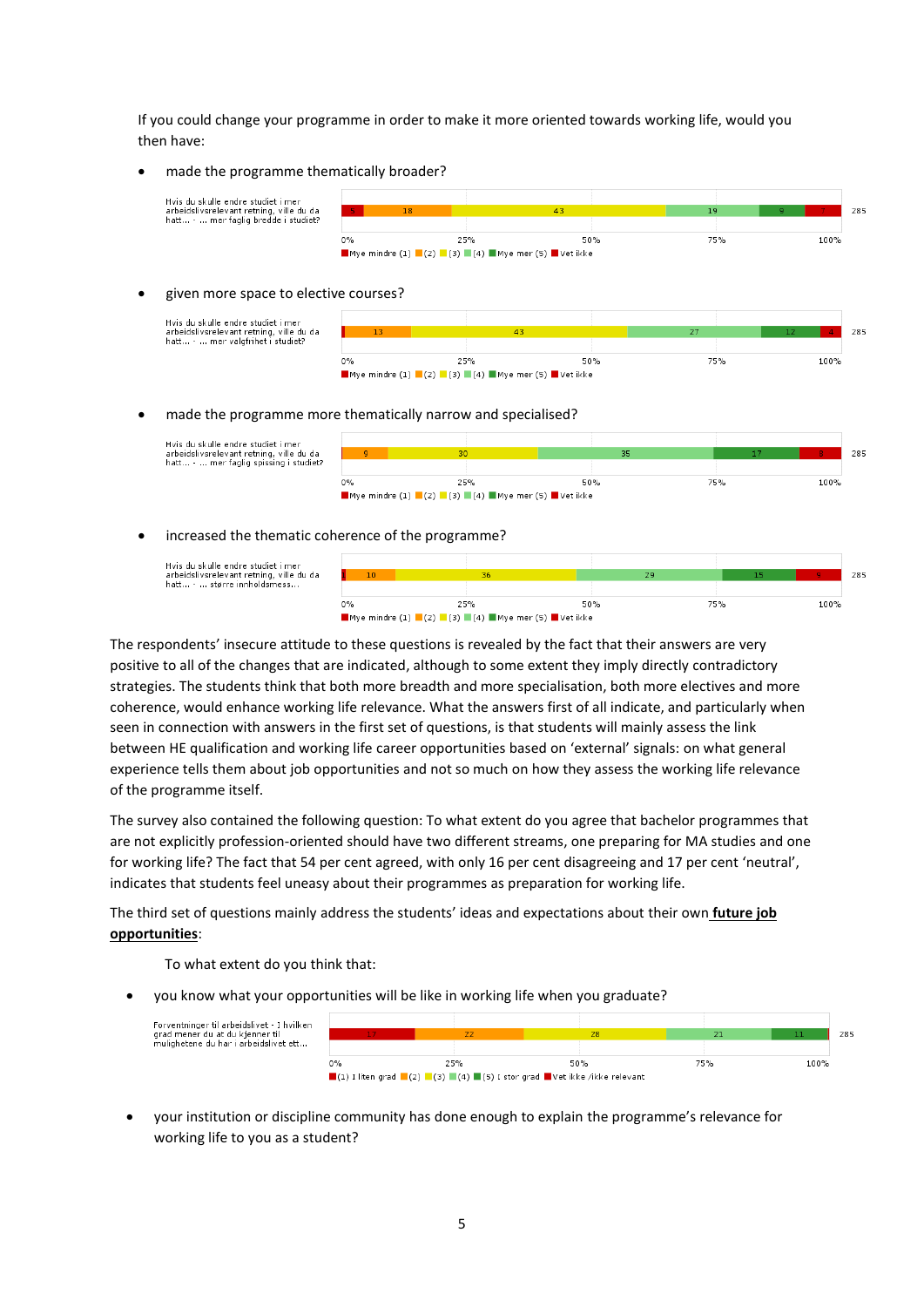| Forventninger til arbeidslivet - I hvilken<br>grad mener du at institusjonen/fagmiljøet |       |                                                                                                                                                           |     |     |      |
|-----------------------------------------------------------------------------------------|-------|-----------------------------------------------------------------------------------------------------------------------------------------------------------|-----|-----|------|
|                                                                                         |       |                                                                                                                                                           |     |     | 284  |
| gjør nok for synliggjøre for deg at studi                                               |       |                                                                                                                                                           |     |     |      |
|                                                                                         | $0\%$ | 25%                                                                                                                                                       | 50% | 75% | 100% |
|                                                                                         |       | $\blacksquare(1)$ I liten grad $\blacksquare(2)$ $\blacksquare(3)$ $\blacksquare(4)$ $\blacksquare(5)$ I stor grad $\blacksquare$ Vet ikke /ikke relevant |     |     |      |

 you will be able to get a job quickly where you can make use of the discipline and generic competence that the programme has given you?



 you will be able to get a job in the long term where you can make use of the discipline and generic competence that the programme has given you?



you may either not find a job, may have to work part-time, or find only irrelevant work after graduation?

Forventninger til arbeidslivet - I hvilken<br>grad er du bekymret for ikke å få jobb,<br>være ufrivillig deltidsansatt eller...



The students reveal a good deal of insecurity around these questions too. Choice of the middle value (3) is fairly frequent, varying from 19 to 32, but for the two first questions there are more respondents on the 'negative' side ('I do not know enough'; 'the institution does not do enough') than on the positive side. Still, the students are fairly positive concerning the prospects of finding relevant employment in the long term, with 63 per cent returning 4 or 5 and only 10 per cent 1 or 2. When assessing short term opportunities the response pattern is much more negative: 25 per cent 4 or 5 against 38 per cent 1 or 2. Anxiety that there will be problems finding relevant full-time employment in the future is strongly expressed in answers to the final question, with 53 percent on the 'worried' (4 or 5) side. This is confirmed in a later question in the survey, where as many as 75 per cent agree, 49 per cent even 'strongly', with the statement that 'today it is difficult to compete in the labour market with a bachelor degree.'

In our sample 74 per cent say that they consider continuing their studies at the next degree level (MA and PhD respectively), and 70 per cent of these say that work opportunities loom large in their considerations. That is a significant increase in the weight that employment considerations had in their initial decision to choose their current programme (41 per cent). There is a case for saying that the challenges that you face in the job market with this type of education gradually sink in and motivate students to 'up' their qualification with a higher degree. When students make these assessments, they say that the information on which the assessments are based mainly comes from their institution and to some extent from working life itself. Somewhat surprisingly, perhaps, information from the media or family/friends gives much lower scores.

## Summing  $up - with some reflections$

The national picture of the relationship between discipline studies and working life outside academia is full of complicating, or even contradictory, facets. In spite of the fact that discipline candidates, particularly in the humanities and other 'softer' disciplines, have greater problems than others in finding relevant, full-time employment, satisfaction with working life relevance is high among staff as well as students, and career optimism is also quite high among the students. Basically, this seeming contradiction must be explained by two factors: First, from the students' point of view, the fact that the general level of unemployment has been very low in Norway for a long time now, keeping the demand for (any) HE qualifications correspondingly high; secondly, from the providers' point of view, that this generally favourable labour market situation has allowed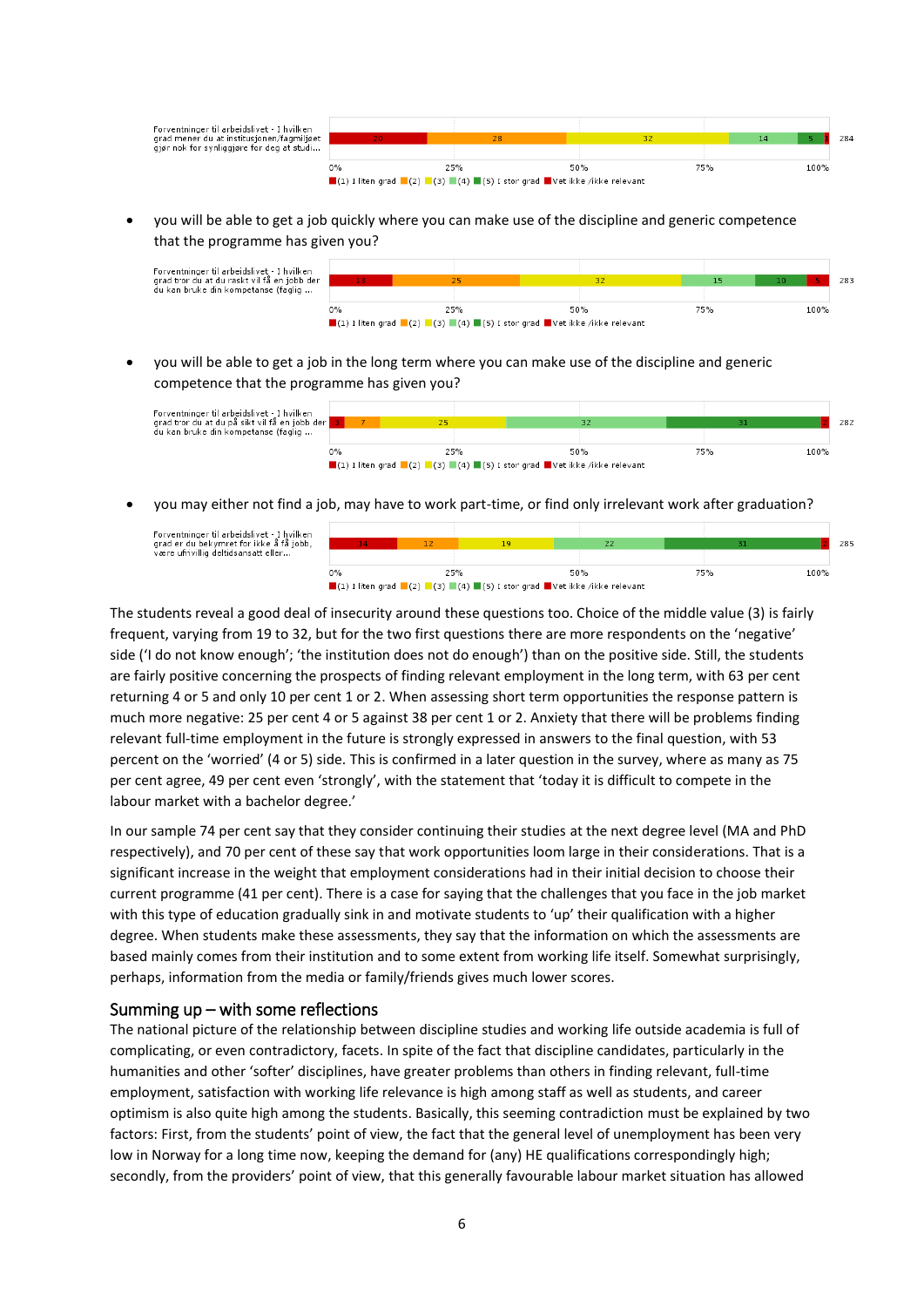discipline communities at the universities and colleges to take refuge behind concepts like 'academic' (or 'generic') relevance in their hesitance to adapt their provision to new demands. However, this has happened at the cost of considerable losses in student numbers.

So the providing institutions and their staff have not really felt the push to re-orientate their provision in discipline-based programmes in the direction of more explicit working life relevance. Nor have they felt the need to develop and nurture good and stable contacts or collaboration outside their institutions. But of course, discipline teachers are also discipline researchers and most of them would most likely argue that discipline knowledge is their main concern and professional responsibility. In the long run, however, a strategy exclusively based on the discipline itself will have (and has already begun to have) falling recruitment as an effect. The fact that over 54 per cent of the students in our survey agree with the suggestion that institutions should create separate streams for research-oriented and working life-oriented BA students, with only 16 per cent disagreeing, indicates an awareness that their study programmes could have prepared them better for work careers. This is also highlighted by answers that express students' worries about employment after graduation, thus contradicting their optimistic responses to other similar questions.

Breadth and depth in the composition of the lower degree has always been a cause for concern. In the 1990's the old cand. mag. degree was subject to much debate and criticism, mainly because it was said to be too 'unspecified' and took too long to obtain: 4.5 years as opposed to 3 years for the Anglo-Saxon BA. After having been replaced by the shorter and more specialised BA, however, the BA specialisation turned out to have no more depth than just one of the three subjects of the old degree, although it is frequently more specialised *inside* the discipline domain. Thus the discipline BA may seem to have fallen between two stools: it has become more, rather than less, oriented towards the discipline itself, often providing a specialisation that is both too 'specific' and too shallow at the same time, pointing towards discipline work in research and teaching where jobs are scarce, and where MA and PhD provide the only viable qualifications. This will partly explain why so many BA students plan to move on to MA studies, in spite of their expressed view that the BA programme they are attending has high relevance for working life. In turn it may also explain why so many discipline candidates, both BA's and MA's, feel that they are overqualified for their jobs when they start their careers.

An interesting frame of reference for our discussion is provided by two opposed theories concerning education and working life competence: human capital theory (HC-theory) and positional theory (P-theory). A central tenet of HC-theory is the 'positive' idea that education will enhance the *productive* capabilities of an individual. <sup>5</sup> What you learn, if at all relevant, will therefore be directly useful in your subsequent job, and this is generally perceived and appreciated by both students and employers. For the discipline programmes, though, indications are that these seem to be struggling with the relevance side of their learning outcomes.

According to P-theory (or signaling theory), on the other hand, higher education may be useful, but is mainly important because it is a selection mechanism based on innate *learning* capabilities: education may not, per se, increase your productive capabilities, but produces a signal to employers that you do have learning capabilities that will affect your productivity in your job – and what the cost will be to the employer. According to this theory, higher education is basically seen as a screening device.<sup>6</sup> What you study is not as important as we may like to think, which could be good news for the discipline programmes and their high level of 'generic' relevance.

Both theories, as it were, see the issue from the employer's perspective: what is the working-life value of education? And although they differ in their assumptions about the relationship between productivity and education, both theories are to some extent merit-based in the sense that education is seen to give employers the chance to pick the 'best' recruits. When seen from the students' perspective, however, a more cynical variation on the 'position' theme may come into play: all job seekers could be seen as being in a queue and your level of education functions as a main determinant for your placement in that queue. Higher education

<sup>5</sup> The description is mainly based on Nerdrum (1999): *The Economics of Human Capital* and Mincer (1958): *Investment in Human Capital and Personal Income Distribution, Journal of Political Economy* Vol. 66, No. 4 (Aug., 1958).

<sup>6</sup> Nerdrum (1999, p. 61) and Velden and Wolbers (2007) *How much does education matter and why?* (pp. 65-66.)